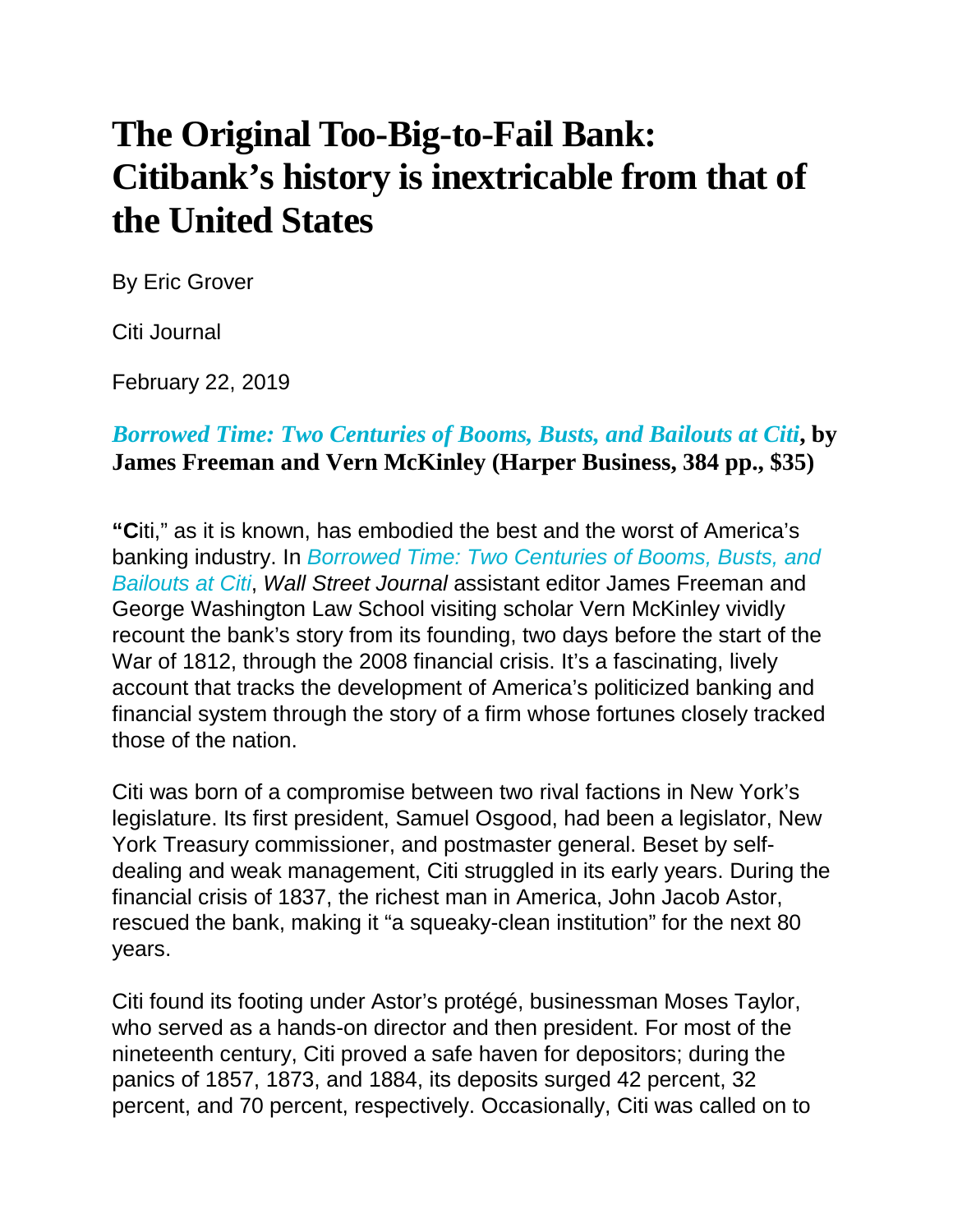bail out the federal government. Americans today would find that hard to imagine.

An advocate of "ready money," Taylor kept Citi highly capitalized and sought stable deposits. He also had skin in the game, keeping much of his personal wealth on deposit with the bank. After Taylor's son-in-law served an unnoteworthy interregnum as president, cotton broker James Stillman took the reins in 1891. Under his leadership, Citi won Standard Oil and the U.S. government as clients and became the first [American](https://www.citigroup.com/citi/press/mobile/ir/html/timeline/index-com.html) bank to reach \$1 billion in [assets.](https://www.citigroup.com/citi/press/mobile/ir/html/timeline/index-com.html) Anticipating the revolving door between Citi and Washington, Stillman recruited his eventual successor, Frank Vanderlip, from the Treasury Department. After secretly accepting Stillman's offer, Vanderlip spent another year there—a patent conflict of interest. He later became one of the architects of America's third central bank, the Federal Reserve System.

Politically driven restrictions on branch banking limited opportunities for domestic expansion, so from the Taylor era forward, Citi sought growth abroad. Vanderlip accelerated Citi's international presence. By 1920, the bank had 55 branches in the Western hemisphere. Its St. Petersburg branch opened in 1917, but the Bolsheviks were a wild card that Citi hadn't counted on. Decades later, the bank's exposure to the Cuban sugar industry would prove a problem as well.

The relationship between Citi and the government has exemplified economist George Stigler's concept of "regulatory capture," where agencies meant to oversee private entities wind up advancing their interests. Freeman and McKinley describe episodes where the phenomenon went a step further, to a "regulatory rush to surrender." On the eve of what financial-markets commentator James Grant calls the "forgotten [depression"](https://www.amazon.com/exec/obidos/ASIN/1451686463/manhattaninstitu/) of 1921, the New York Federal Reserve Bank provided Citi with more capital than its shareholders possessed. In the Great Depression, Citi found itself on the ropes again, but refused to share financials with its regulator. During the 1970s and 1980s, the bank got involved with loan-making to developing countries, but when these loans went bad, the government stepped in with bailouts.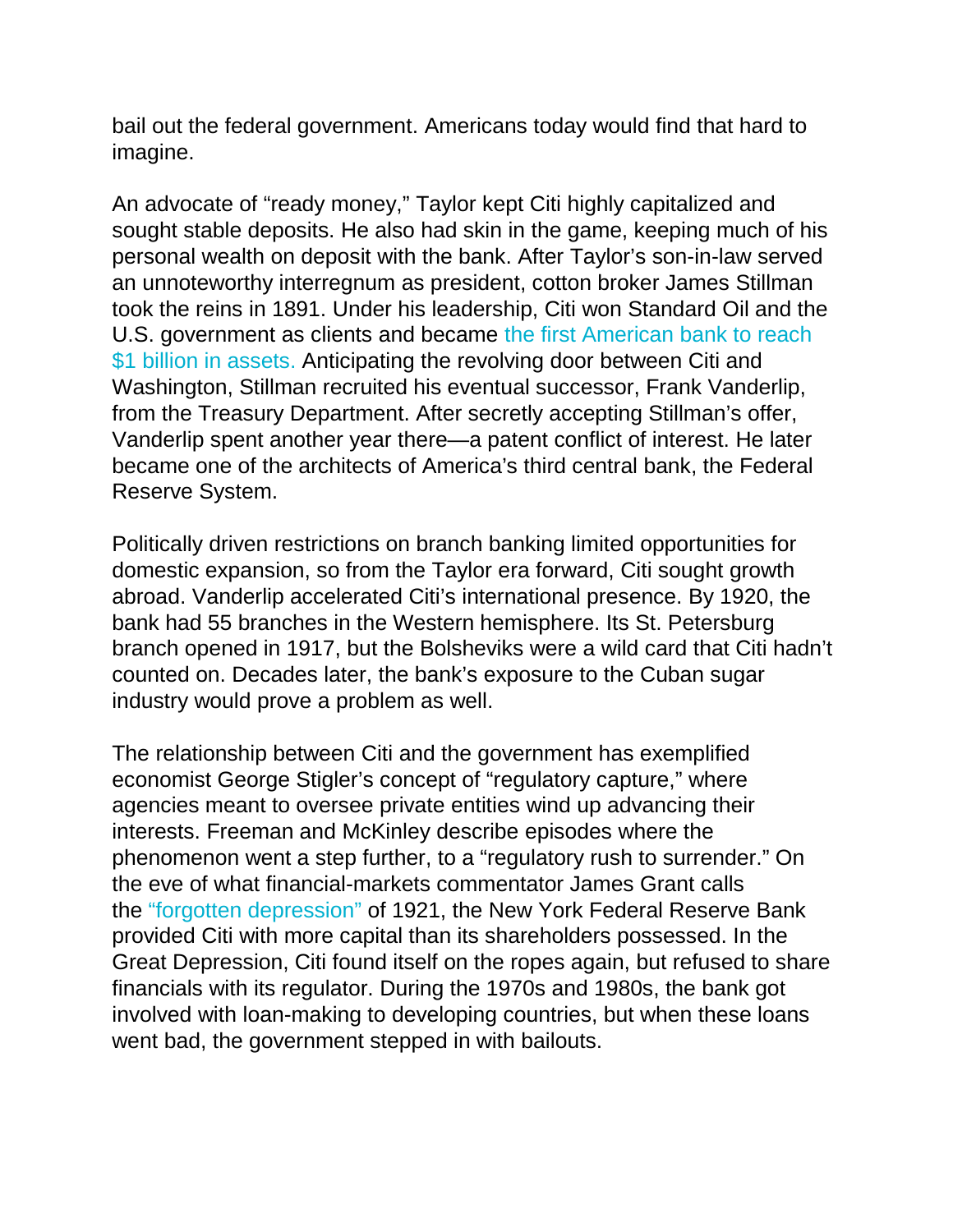Freeman and McKinley call John Reed, Citi's CEO during the 1990s, "the banker who never made a loan." Reed did create a massive financial conglomerate by merging the storied bank with Sandy Weill's Travelers, which the two men awkwardly co-led from 1998 to 2000. Citi tapped former Clinton Treasury secretary Robert Rubin in 1999 to a senior advisory role, for which he reaped \$115 million.

In 2006, Weill picked his general counsel Chuck Prince as successor. Prince knew the regulatory terrain, but he wasn't a "line guy"; it ended badly. Supported by interim chairman Rubin, former hedge-fund operator Vikram Pandit took the helm during the financial crisis. Like the CEOs of most too-big-to-fail banks, Pandit supported Dodd-Frank, which provided a regulatory moat for the financial giants.

Rubin and Clinton's second Treasury secretary, Larry Summers, pushed Timothy Geithner for head of the New York Fed, notwithstanding his lack of "academic credentials, relevant experience, and record of achievement." Rubin was Geithner's "professional patron"; during the financial crisis, Geithner, first at the New York Fed and then as Barack Obama's first Treasury secretary, Geithner delivered for Citi. With their "affordable housing goals" the Clinton and George W. Bush administrations had systematically weakened mortgage-credit standards in order to promote home ownership. After the bursting of the housing bubble, risky mortgages and mortgage-backed securities brought Citi to death's door. Bush instructed his Treasury secretary, Hank Paulson, not to let Citi die; Geithner conjured apocalyptic predictions if Citi failed.

Citi received \$45 billion in Troubled Asset Relief Program (TARP) capital infusions, plus over \$400 billion in asset and debt guarantees and other government assistance. Afterward, Geithner declared that the "world was fragile, and they really were so big, that if we didn't want a reprise of the Depression—an obliterated banking sector, 25 percent unemployment, thousands of businesses shuttered—we had to make sure they didn't drag down the system, even if it looked like we were rewarding the reckless." Post-crisis, Citi remained intertwined with Washington and focused on burnishing its political image. Critics lambasted Pandit for cochairing a global-glitterati schmoozefest in Davos in 2012. "What kind of signal does that send," asked banking analyst Mike Mayo, "that the bank that was the